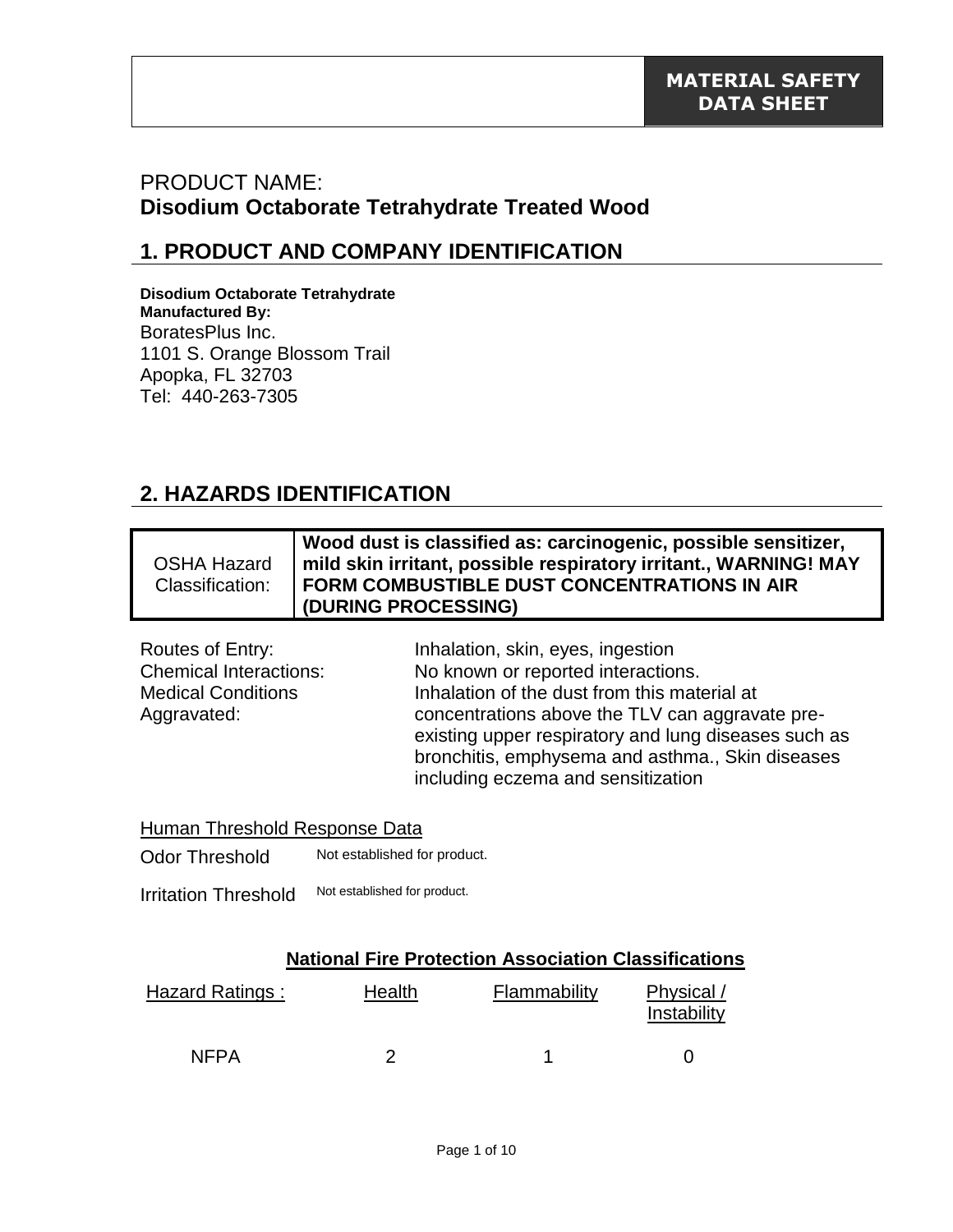### Immediate (Acute) Health Effects

| <b>Inhalation Toxicity:</b>     | Airborne treated or untreated wood dust may cause<br>nose, throat or lung irritation.                                                                                    |
|---------------------------------|--------------------------------------------------------------------------------------------------------------------------------------------------------------------------|
| <b>Skin Toxicity:</b>           | Handling of wood may result in skin exposure to<br>splinters. Prolonged and/or repeated contact with<br>treated or untreated wood dust may result in mild<br>irritation. |
| Eye Toxicity:                   | Treated or untreated wood dust may cause mechanical<br>irritation.                                                                                                       |
| <b>Ingestion Toxicity:</b>      | Not expected to be a route of exposure in normal<br>industrial use.                                                                                                      |
| Acute Target Organ<br>Toxicity: | Skin, Eyes, Respiratory Tract                                                                                                                                            |

### Prolonged (Chronic) Health Effects

| Carcinogenicity:                                  | IARC has classified untreated hardwood and<br>hardwood/softwood mix wood dust as a Group 1<br>human carcinogen. The wood dust classification is<br>based primarily on IARC's evaluation of increased risk<br>in the occurrence of adenocarcinomas of the nasal<br>cavities and paranasal sinuses associated with<br>occupational exposures to untreated wood dust. NTP<br>has classified all untreated wood dust as a |
|---------------------------------------------------|-----------------------------------------------------------------------------------------------------------------------------------------------------------------------------------------------------------------------------------------------------------------------------------------------------------------------------------------------------------------------------------------------------------------------|
| Reproductive and                                  | carcinogen.<br>Not known or reported to cause reproductive or                                                                                                                                                                                                                                                                                                                                                         |
| Developmental Toxicity:                           | developmental toxicity.                                                                                                                                                                                                                                                                                                                                                                                               |
| Inhalation:                                       | May cause respiratory sensitization and/or irritation.                                                                                                                                                                                                                                                                                                                                                                |
| <b>Skin Contact:</b>                              | Treated or untreated wood dust, depending on the<br>species, may cause dermatitis on prolonged, repetitive<br>contact.                                                                                                                                                                                                                                                                                                |
| Ingestion:                                        | Not expected to be a route of exposure in normal<br>industrial use.                                                                                                                                                                                                                                                                                                                                                   |
| Sensitization:                                    | Various species of untreated wood dust can elicit an<br>allergic respiratory response in sensitized persons.<br>Various species of untreated wood dust can elicit an<br>allergic type skin irritation in sensitized persons.                                                                                                                                                                                          |
| <b>Chronic Target Organ</b><br>Toxicity:          | <b>Respiratory Tract, Skin, Eyes</b>                                                                                                                                                                                                                                                                                                                                                                                  |
| <b>Supplemental Health</b><br>Hazard Information: | No additional health information available.                                                                                                                                                                                                                                                                                                                                                                           |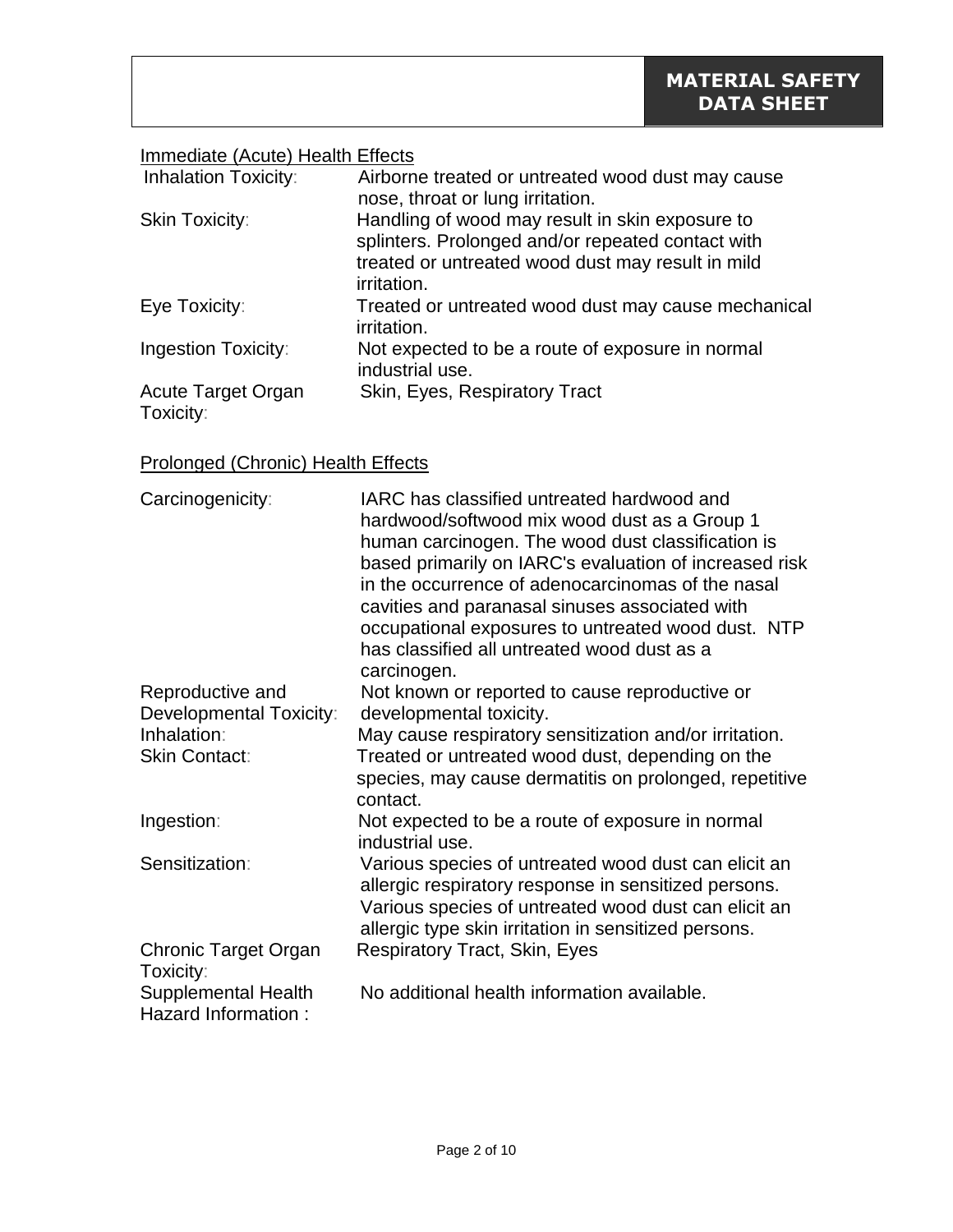## **3. COMPOSITION / INFORMATION ON INGREDIENTS**

| <b>CAS OR CHEMICAL NAME</b>                                   | CAS#                                             | % RANGE      |
|---------------------------------------------------------------|--------------------------------------------------|--------------|
| Wood Dust                                                     | Not Assigned                                     | $95 - 99.75$ |
| Formaldehyde (by-product of the untreated<br>plywood article) | 50-00-0 (Only<br>applies to plywood<br>products) | $0 - 0.1$    |
| Disodium Octaborate Tetrahydrate                              | 12008-41-2                                       | $0.1 - 5.0$  |

### **4. FIRST AID MEASURES**

| Inhalation:   | IF INHALED: Remove individual to fresh air. Seek medical<br>attention if breathing becomes difficult or if respiratory                                    |
|---------------|-----------------------------------------------------------------------------------------------------------------------------------------------------------|
|               | irritation develops. If not breathing, give artificial respiration.<br>Call for medical assistance.                                                       |
| Skin Contact: | IF ON SKIN: Flush skin with water for 15 minutes. Take off all<br>contaminated clothing. Seek medical attention if irritation<br>develops.                |
| Eye Contact:  | IF IN EYES: Flush eyes with plenty of water for at least 15<br>minutes. Seek medical attention if irritation develops.                                    |
| Ingestion:    | IF SWALLOWED: Immediately drink water to dilute. Seek<br>medical attention if symptoms develop. Never give anything<br>by mouth to an unconscious person. |

# **5. FIRE FIGHTING MEASURES**

| <b>Flammability Summary</b> | Product is not known to be flammable, combustible, |
|-----------------------------|----------------------------------------------------|
| (OSHA):                     | pyrophoric or explosive.                           |
|                             |                                                    |

Fire / Explosion Hazards: Avoid generating dust; fine dust dispersed in air in sufficient concentrations, and in the presence of an ignition source is a potential dust explosion hazard.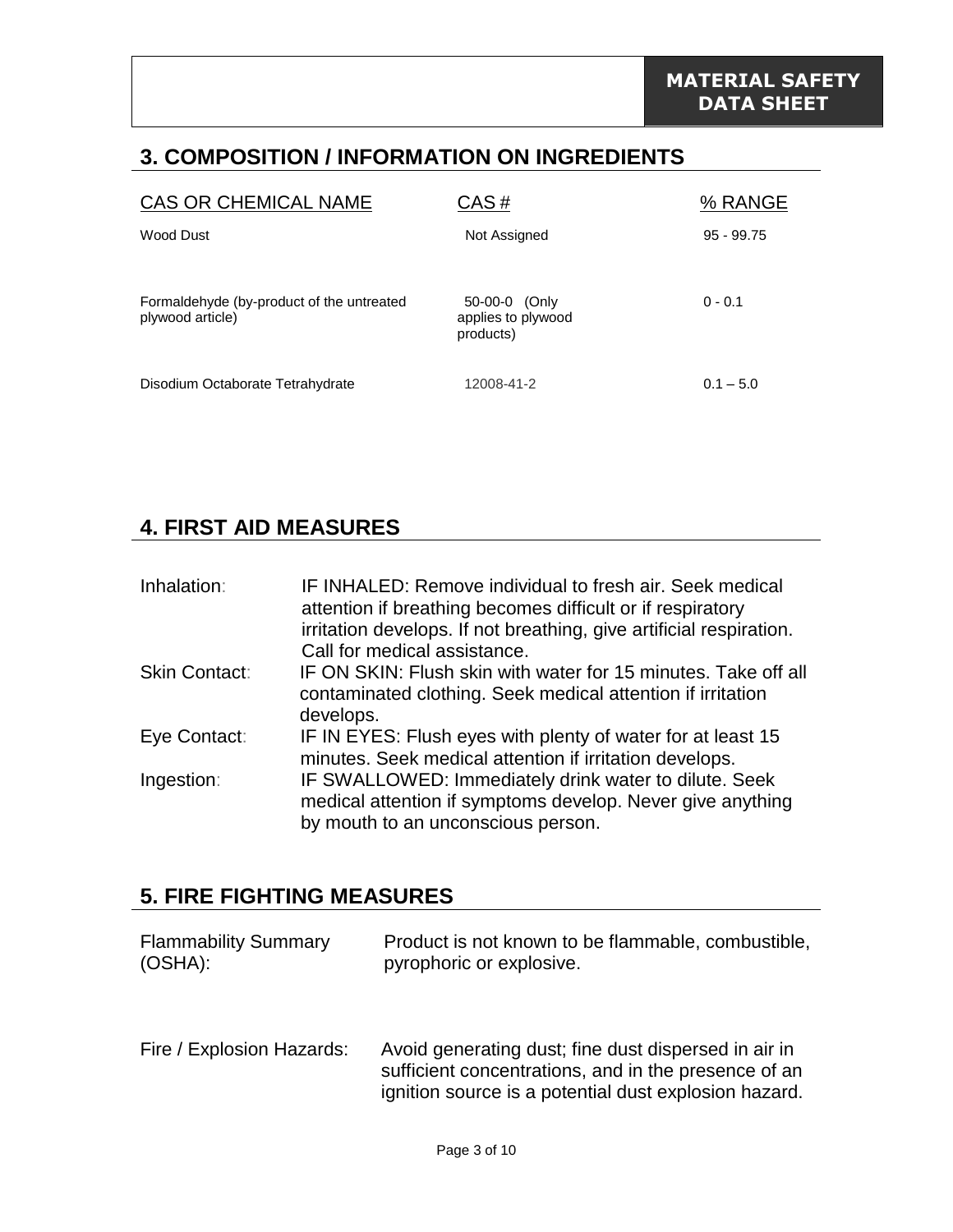Extinguishing Media: Water spray<br>Fire Fighting Instructions: In case of fire In case of fire, use normal fire-fighting equipment and the personal protective equipment recommended in Section 8 to include a NIOSH approved self-contained breathing apparatus.

# **6. ACCIDENTAL RELEASE MEASURES**

| <b>Personal Protection for</b><br><b>Emergency Situations:</b> | No extra protection required beyond that listed in<br>Section 8. In case of fire, use normal fire fighting<br>equipment.                                                                                                                                                                                                                                                                                                                                                                                                                                                                    |  |
|----------------------------------------------------------------|---------------------------------------------------------------------------------------------------------------------------------------------------------------------------------------------------------------------------------------------------------------------------------------------------------------------------------------------------------------------------------------------------------------------------------------------------------------------------------------------------------------------------------------------------------------------------------------------|--|
| <b>Spill Mitigation Procedures</b><br>Air Release:             | Hazardous concentrations in air may be found in local<br>spill area and immediately downwind. Contain all solids<br>for treatment or disposal.                                                                                                                                                                                                                                                                                                                                                                                                                                              |  |
| <b>Water Release:</b>                                          | This material is insoluble in water. Notify all downstream<br>users of possible contamination. Contain all solids for<br>treatment or disposal.                                                                                                                                                                                                                                                                                                                                                                                                                                             |  |
| Land Release:                                                  | Avoid dust generation. Contain all solids for treatment or<br>disposal.                                                                                                                                                                                                                                                                                                                                                                                                                                                                                                                     |  |
| <b>Additional Spill Information</b>                            | Remove all sources of ignition. Utilize emergency<br>response personal protection equipment prior to the<br>start of any response. Evacuate all non-essential<br>personnel. Dust Deposits should not be allowed to<br>accumulate on surfaces, as these may form an<br>explosive mixture if they are released into the<br>atmosphere in sufficient concentration. Avoid<br>dispersal of dust in the air (i.e., clearing dust<br>surfaces with compressed air). Nonsparking tools<br>should be used. Dispose of spill residues per<br>guidelines under Section 13, Disposal<br>Consideration. |  |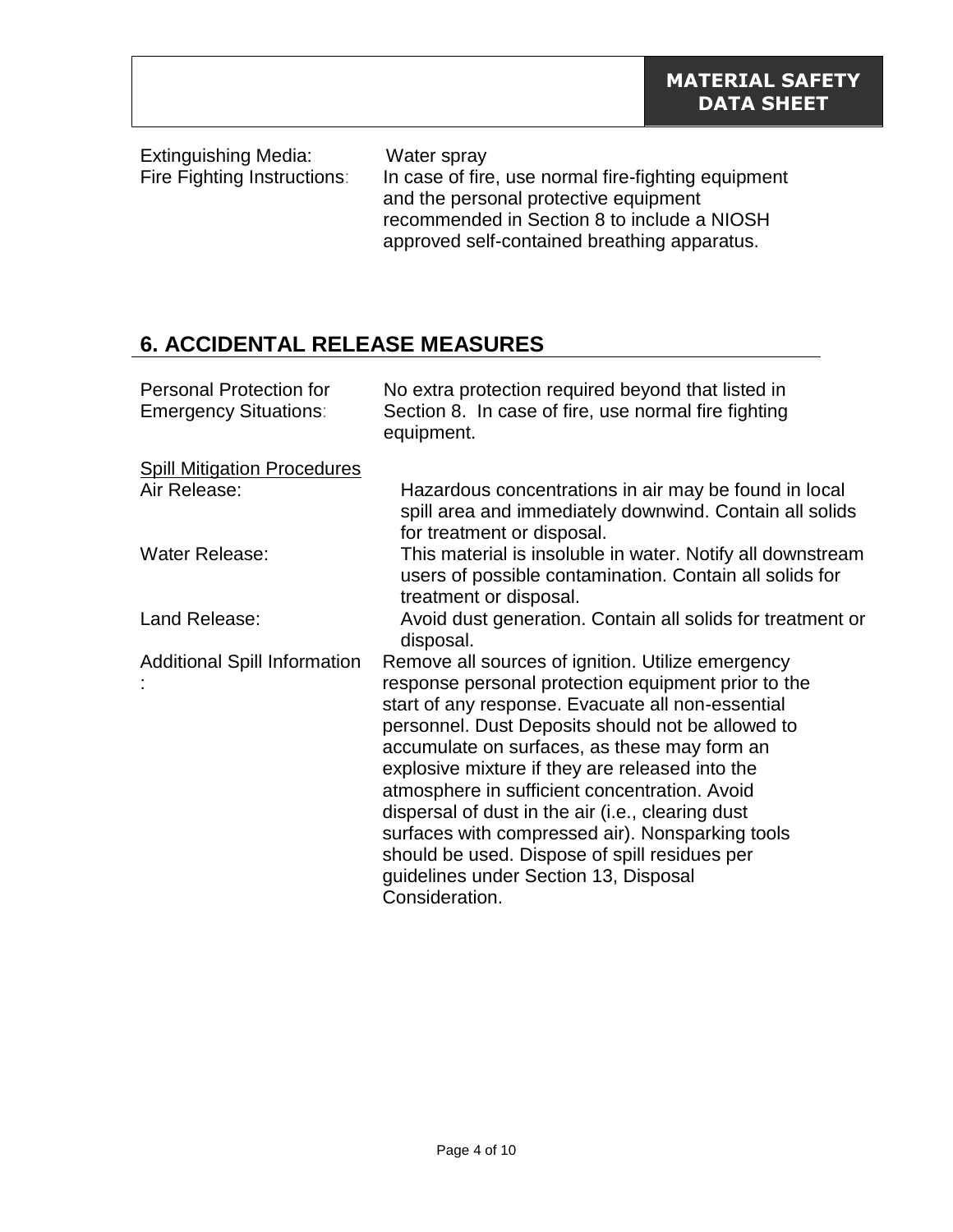# **7. HANDLING AND STORAGE**

Handling: DO NOT BURN TREATED WOOD. Whenever possible, sawing or machining treated or untreated wood should be performed outdoors to avoid accumulations of airborne wood dust. Wear gloves, eye protection, dust mask and protective clothing. Do not use treated chips or sawdust as mulch. Wash hands thoroughly before eating, drinking, using tobacco products, and/or using restrooms. Dry powders can build static electricity charges when subjected to the friction of transfer and mixing operations. Provide adequate precautions, such as electrical grounding and bonding, or inert atmospheres. Minimize dust generation and accumulation. Refer to NFPA 654, Standard for the Prevention of Fire and Dust Explosions from the Manufacturing, Processing, and Handling of Combustible Particulate Solids, for safe handling. Routine housekeeping should be instituted to ensure that dusts do not accumulate on surfaces. Storage: Keep away from unguarded flame, sparks, and heat sources. Protect from physical damage. Maintain good housekeeping.

#### **8. EXPOSURE CONTROLS / PERSONAL PROTECTION**

Ventilation: Whenever possible, sawing or machining treated or untreated wood should be performed outdoors or in well ventilated areas to avoid accumulations of airborne wood dust.Ventilation should be sufficient to maintain exposures below the recommended exposure limits.

#### Protective Equipment for Routine Use of Product

Respiratory Protection : When sawing or cutting treated or untreated wood, wear a NIOSH approved P95 or P100 Particulate filter respirator. FOR PLYWOOD PRODUCTS ONLY: Wear a NIOSH approved P100 particulate filter respirator, and if formaldehyde vapor levels exceed the recommended exposure limits, wearing a NIOSH approved respirator is required. Formaldehyde is a by-product of the untreated plywood article and not the result of this treatment. Respirator Type : For plywood products only: A NIOSH approved full-face air purifying respirator with combination formaldehyde/organic vapor cartridge and a P100 filter. Air purifying respirators should not be used in oxygen deficient or IDLH atmospheres or if exposure concentrations exceed ten (10) times the published limit.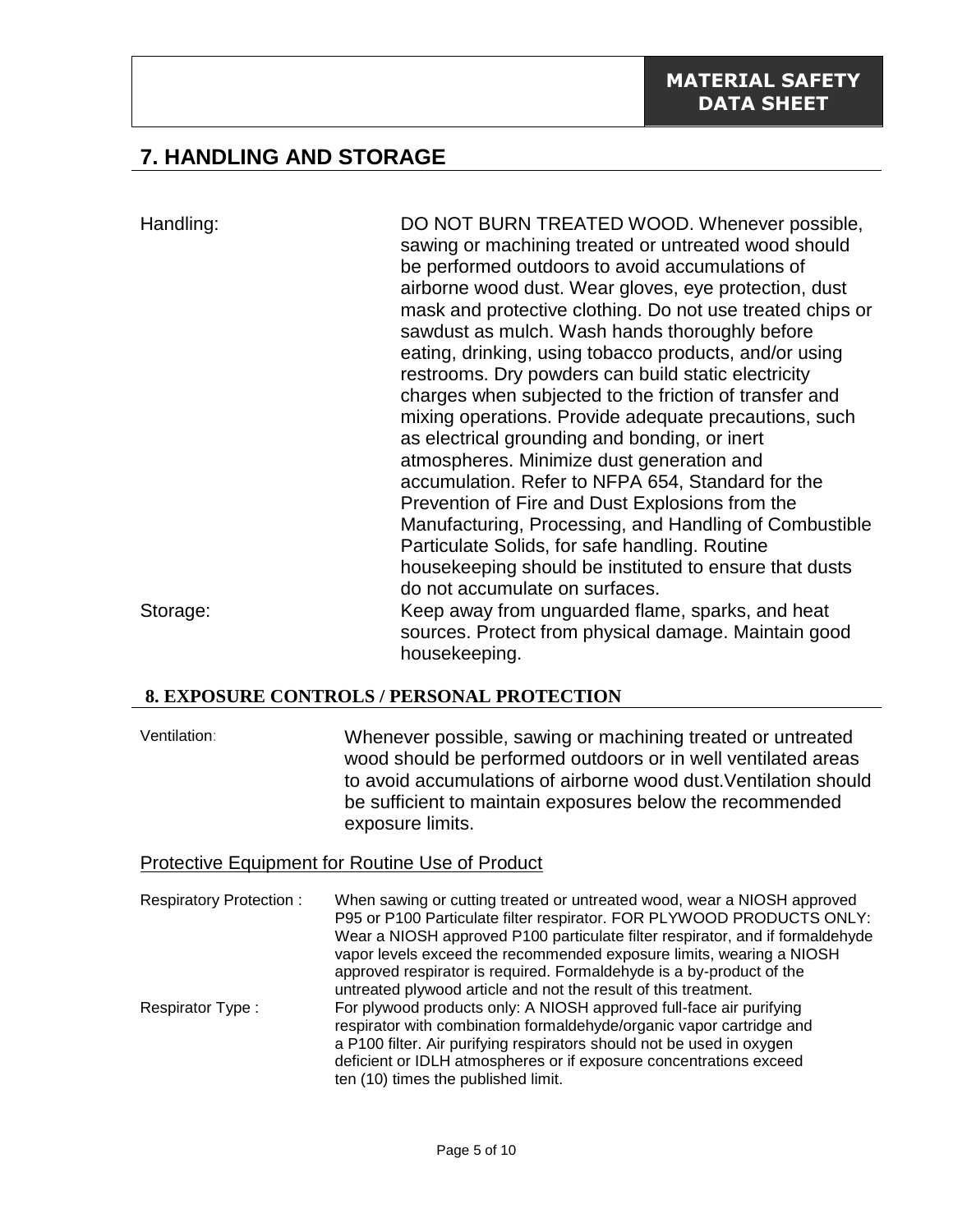| Skin Protection:          | Wear leather gloves. Wear long sleeve shirt, pants, and steel-toed shoes<br>when handling treated or untreated wood.                                                                                                                                                                                                                                                                                        |
|---------------------------|-------------------------------------------------------------------------------------------------------------------------------------------------------------------------------------------------------------------------------------------------------------------------------------------------------------------------------------------------------------------------------------------------------------|
| Eye Protection:           | Use safety glasses with side shields or chemical goggles when sawing or<br>cutting treated or untreated wood.                                                                                                                                                                                                                                                                                               |
| Protective Clothing Type: | Wear leather gloves.                                                                                                                                                                                                                                                                                                                                                                                        |
| <b>General Protective</b> | Due to the explosive potential of dust when suspended in air, precautions                                                                                                                                                                                                                                                                                                                                   |
| Measures:                 | should be taken when sawing, sanding, or machining wood or wood<br>products to prevent sparks or other ignition sources. If required, use wet<br>methods and/or explosion suppression systems to reduce generation of<br>dust. Local exhaust ventilation is recommended when sawing, sanding, or<br>machining this product. General dilution ventilation is recommended in<br>processing and storage areas. |

#### Exposure Limit Data

| <b>CHEMICAL NAME</b><br><b>Wood Dust</b>                      | CAS#          | Name of Limit<br>ZUS_OSHAZ3 | Exposure<br>15.0 mg/m3 PEL Total dust (as<br>nuisance dust)                  |
|---------------------------------------------------------------|---------------|-----------------------------|------------------------------------------------------------------------------|
| <b>Wood Dust</b>                                              |               | ZUS_OSHAZ3                  | 5.0 mg/m3 PEL Respirable<br>fraction. (as nuisance dust)                     |
| <b>Wood Dust</b>                                              |               | ZUS_ACGIH                   | 0.5 mg/m3 TWA inhalable<br>fraction (Western Red Cedar)                      |
| <b>Wood Dust</b>                                              |               | ZUS_ACGIH                   | $1.0 \text{ mg/m}$ 3<br><b>TWA inhalable</b><br>fraction (All other species) |
| Formaldehyde (by-product of the<br>untreated plywood article) | $50 - 00 - 0$ | ZUS_ACGIH                   | $0.3$ ppm $\,$ C                                                             |
| Formaldehyde (by-product of the<br>untreated plywood article) | $50 - 00 - 0$ | ZUS_OSHAP2                  | 0.75 ppm TWA Sec.<br>1910.1048 Formaldehyde., see<br>1910.1048               |
| Formaldehyde (by-product of the<br>untreated plywood article) | $50 - 00 - 0$ | ZUS_OSHAP2                  | STEL Sec. 1910.1048<br>2 ppm<br>Formaldehyde., see 1910.1048                 |
| Formaldehyde (by-product of the<br>untreated plywood article) | $50 - 00 - 0$ | ZUS_OSHAP1                  | <b>TWA</b><br>$0.75$ ppm                                                     |
| Formaldehyde (by-product of the<br>untreated plywood article) | $50 - 00 - 0$ | ZUS_OSHAP1                  | <b>STEL</b><br>2 ppm                                                         |
| Formaldehyde (by-product of the<br>untreated plywood article) | $50 - 00 - 0$ | ZUS_OSHAP1                  |                                                                              |
| Formaldehyde (by-product of the<br>untreated plywood article) | $50 - 00 - 0$ | ZUS OSHAP2                  |                                                                              |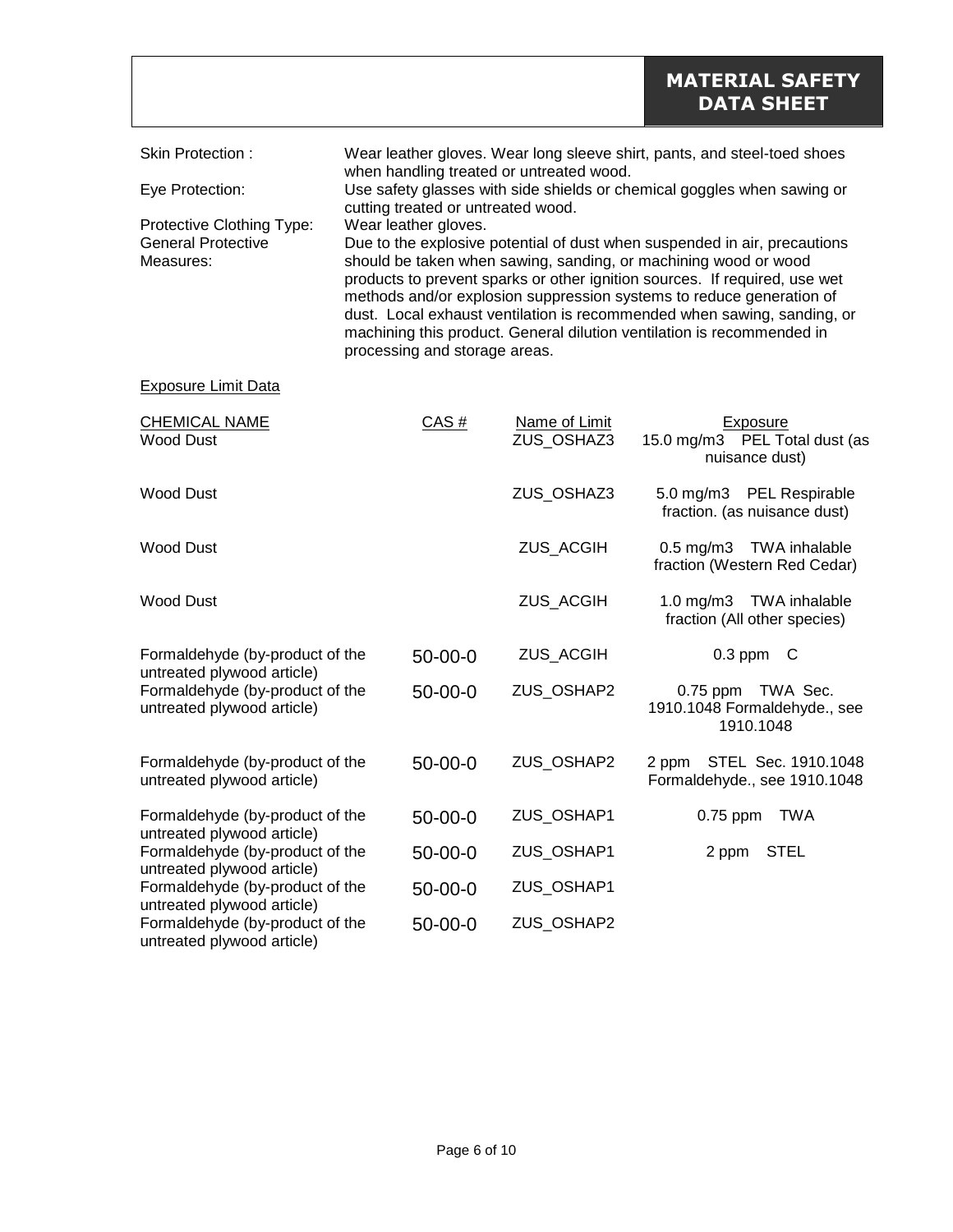## **9. PHYSICAL AND CHEMICAL PROPERTIES**

| <b>Physical State:</b> | Solid                   |
|------------------------|-------------------------|
| Form                   | Solid                   |
| Color:                 | Blue (due to added dye) |
| Odor:                  | None                    |
| Molecular Weight:      | None established        |
| Specific Gravity:      | Not applicable          |
| pH :                   | Not applicable          |
| <b>Boiling Point:</b>  | Not applicable          |
| <b>Freezing Point:</b> | Not applicable          |

# **10. STABILITY AND REACTIVITY**

| <b>Stability and Reactivity Summary:</b> | Stable under normal conditions. Product will not undergo hazardous<br>polymerization.                           |
|------------------------------------------|-----------------------------------------------------------------------------------------------------------------|
| Conditions to Avoid:                     | Sparks, open flame, other ignition sources, and elevated<br>temperatures., Contact with incompatible substances |
| Chemical Incompatibility:                | strong acids, oxidizers                                                                                         |
| <b>Hazardous Decomposition</b>           | During a fire, irritating and highly toxic gases may be generated by                                            |
| Products:                                | thermal decomposition or combustion.                                                                            |
| Decomposition Temperature:               | No data                                                                                                         |

# **11. TOXICOLOGICAL INFORMATION**

#### Product Animal Toxicity (Based on Boric Acid Data)

**Ingestion (Acute Oral Toxicity):** Low acute oral toxicity; LD<sub>50</sub> in rats is 3500-4100 mg/kg of body weight.

**Skin (Acute Dermal Toxicity):** Low acute dermal toxicity; LD<sub>50</sub> in rabbits is greater than 2000 mg/kg of body weight. Boric Acid is not absorbed through intact skin.

**Primary Skin Irritation Index:** 0 (zero) Boric Acid is non-corrosive.

**Eye:** Draize test in rabbits produced mild eye irritation effects. Fifty years of occupational exposure history show no indication of human eye injury from exposure to Boric Acid.

**Inhalation:** Human epidemiological studies show no increase in pulmonary disease in occupational populations with chronic exposure to Boric Acid dust.

Acid in mice at feed doses of 2500 and 5000 ppm in the diet. No mutagenic activity was observed for Boric Acid in a recent battery of four short-term mutagen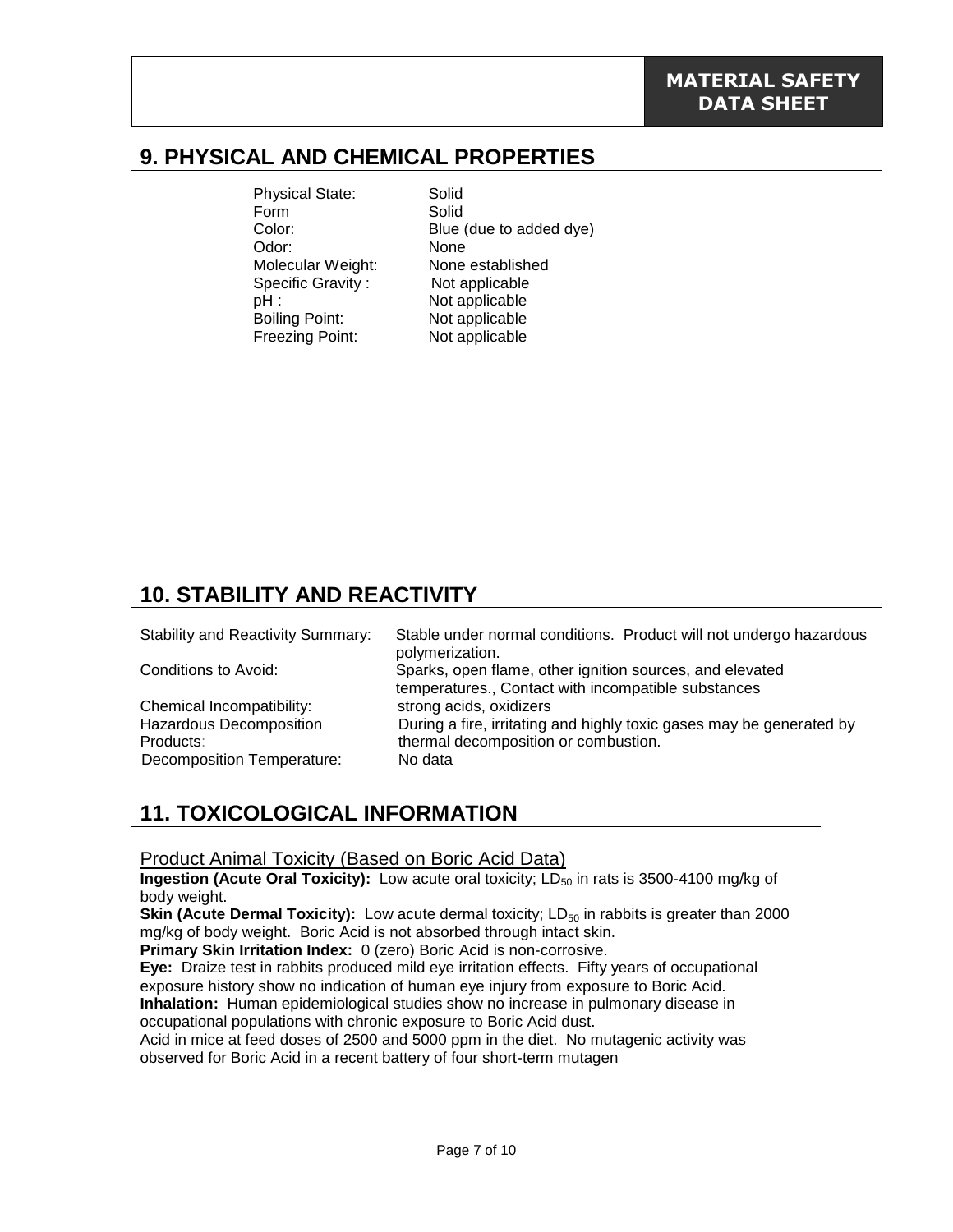### **12. ECOLOGICAL INFORMATION**

Overview: No aquatic toxicity data is available for this product.

Ecological Toxicity Values for: **DISODIUM OCTABORATE TETRAHYDRATE Fish Toxicity:** 

24 day LC<sub>50</sub>=150.0 mg B/L 36 day NOEC-LOEC=0.75-1 mg B/L

### **13. DISPOSAL CONSIDERATIONS**

**CARE MUST BE TAKEN TO PREVENT ENVIRONMENTAL CONTAMINATION FROM THE USE OF THE MATERIAL. THE USER OF THE MATERIAL HAS THE RESPONSIBILITY TO DISPOSE OF UNUSED MATERIAL, RESIDUES AND CONTAINERS IN COMPLIANCE WITH ALL RELEVANT LOCAL, STATE AND FEDERAL LAWS AND REGULATIONS REGARDING TREATMENT, STORAGE AND DISPOSAL FOR HAZARDOUS AND NONHAZARDOUS WASTES.** 

| <b>Waste Disposal Summary</b> | If this product becomes a waste, it will be a<br>nonhazardous waste according to U.S. RCRA<br>regulations. Dispose of in accordance with all Local,<br>State, Federal, and Provincial Environmental<br>Regulations. |
|-------------------------------|---------------------------------------------------------------------------------------------------------------------------------------------------------------------------------------------------------------------|
| Disposal Methods:             | Dispose of in a permitted industrial waste landfill                                                                                                                                                                 |

following Federal, State Local, or Provincial regulations.

Potential US EPA Waste Codes : Not applicable

### **14. TRANSPORT INFORMATION**

| Land (US DOT): | NOT REGULATED AS A DOT HAZARDOUS MATERIAL                       |
|----------------|-----------------------------------------------------------------|
| Water (IMDG):  | NOT REGULATED AS A HAZARDOUS MATERIAL,                          |
| Air (IATA):    | Flash Point: No data.<br>NOT REGULATED AS A HAZARDOUS MATERIAL, |

Emergency Response Guide Number: Not applicable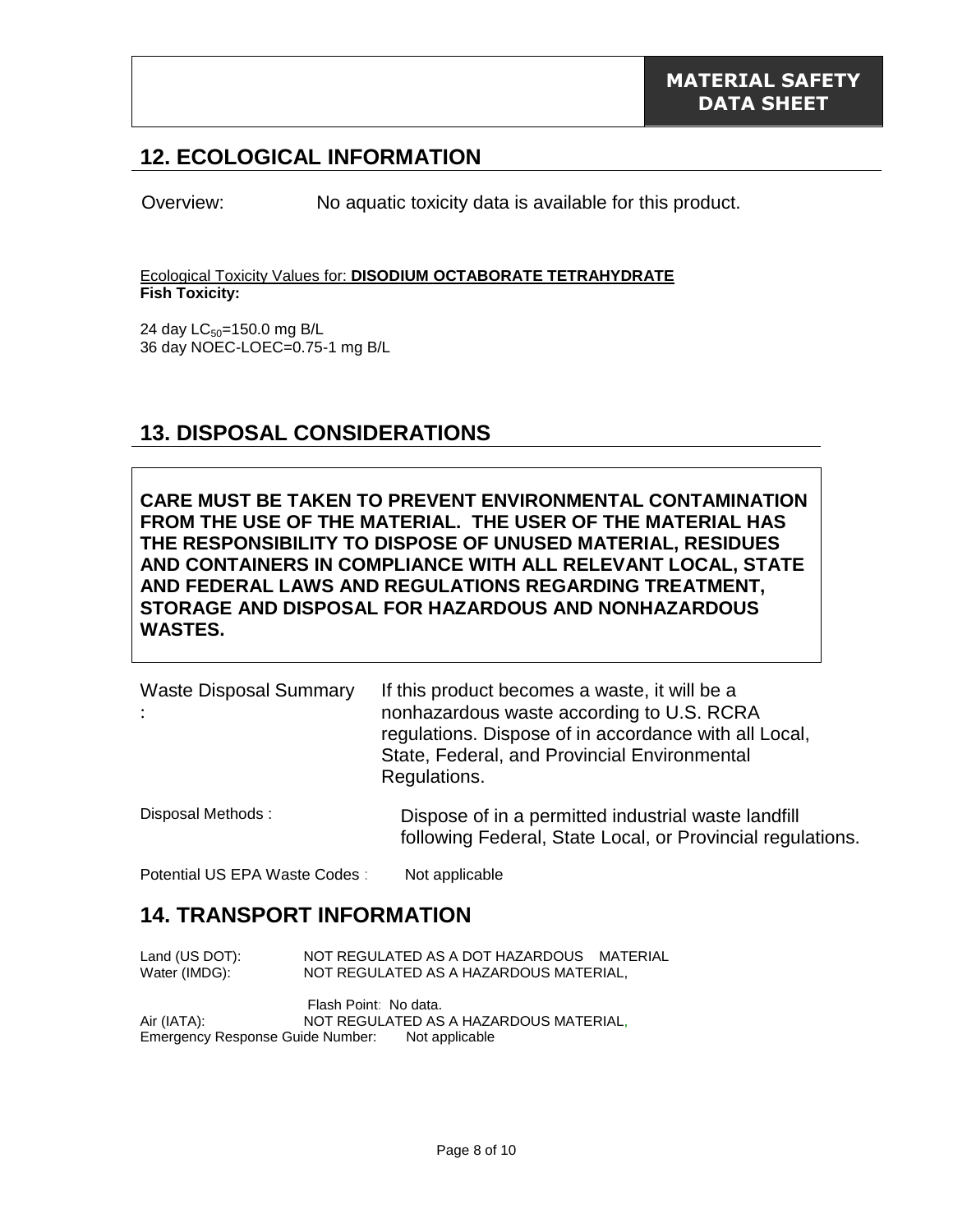# **15. REGULATORY INFORMATION**

#### **UNITED STATES:**

| Toxic Substances Control Act (TSCA):<br><b>EPA Pesticide Registration Number:</b> | This item is exempt from TSCA and FIFRA under the treated<br>article exemption per 40 CFR 152.25(a).<br>None established |  |
|-----------------------------------------------------------------------------------|--------------------------------------------------------------------------------------------------------------------------|--|
| <b>FIFRA Listing of Pesticide Chemicals</b><br>$(40$ CFR $180$ :                  | Not registered in the US under FIFRA.                                                                                    |  |
| <b>Superfund Amendments and Reauthorization Act (SARA) Title III:</b>             |                                                                                                                          |  |
| Hazard Categories Sections 311 / 312 (40 CFR 370.2):<br>Health                    | Immediate (Acute) Health Hazard, Delayed<br>(Chronic) Health Hazard                                                      |  |
| Physical                                                                          | None                                                                                                                     |  |

**Emergency Planning & Community Right to Know (40 CFR 355, App. A):**

#### **Extremely Hazardous Substance Section 302 - Threshold Planning Quantity:**

| ZUS_SAR302 TPQ (threshold planning None established |  |
|-----------------------------------------------------|--|
| quantity)                                           |  |

#### **Reportable Quantity (49 CFR 172.101, Appendix):**

| ZUS_CERCLA Reportable quantity | None established |
|--------------------------------|------------------|
| ZUS_SAR302 Reportable quantity | None established |

**Clean Air Act Toxic ARP Section 112r:** CAA 112R None established

**Clean Air Act Socmi:** HON SOC None established

**Clean Air Act VOC Section 111:** CAA 111 None established

**Clean Air Act Haz. Air Pollutants Section 112:**

CAA AP None established